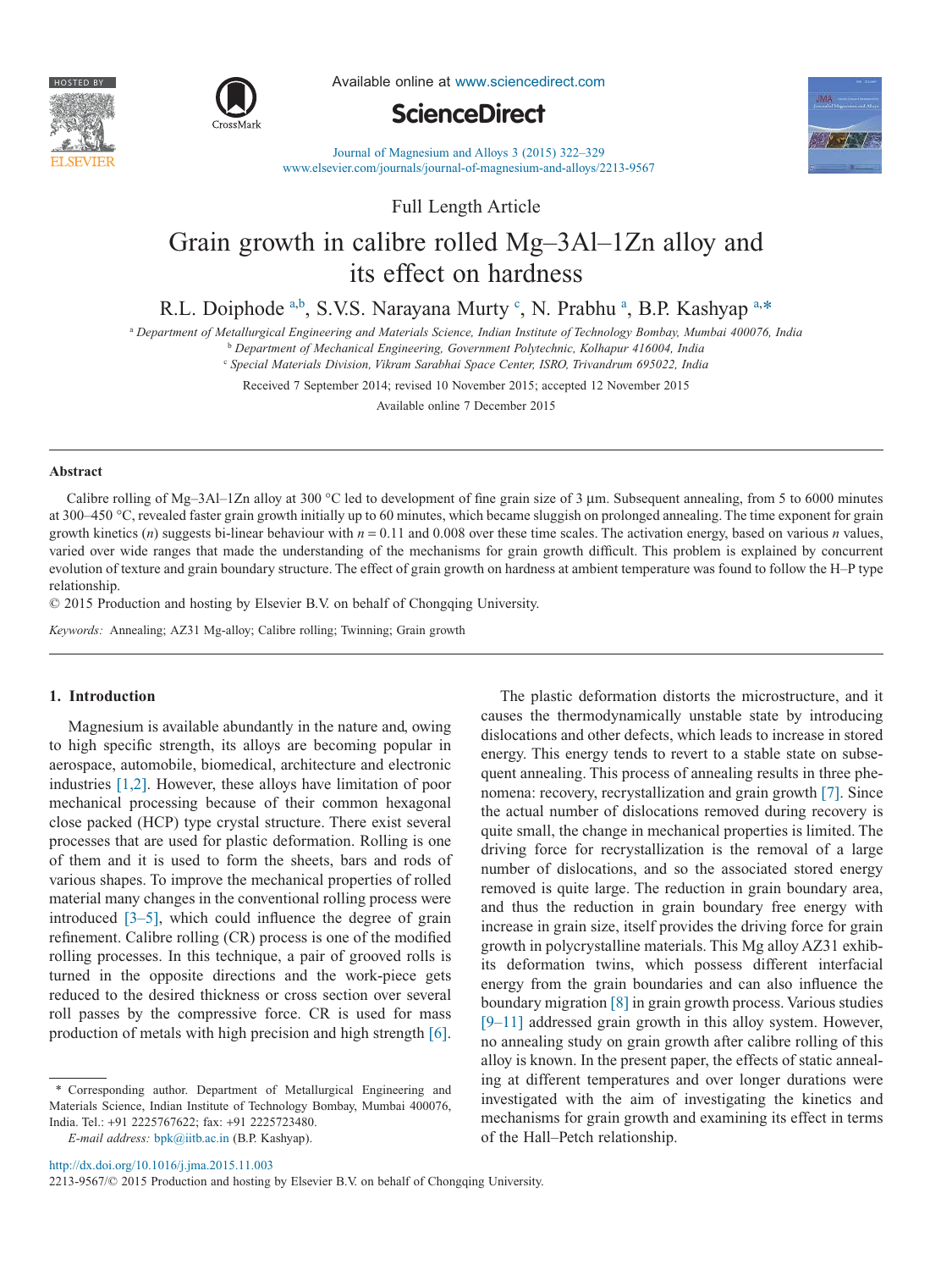| I<br>$\sim$ | ٠<br>۰, | I<br>$\sim$ |
|-------------|---------|-------------|

| <b>Nomenclature</b>                          |
|----------------------------------------------|
| Annealing temperatures                       |
| Isothermal annealing time                    |
| Grain size (after annealing)                 |
| Initial grain size                           |
| Yield strength                               |
| Rate constant                                |
| Growth law index (time exponent)             |
| Grain boundary migration rate                |
| Driving force                                |
| Intrinsic mobility of a boundary in the pure |
| material                                     |
| Time at which grain growth would have        |
| started on completion of recrystallisation   |
| Activation energy for grain growth           |
| The Hall–Petch constants                     |
|                                              |

## **2. Experimental procedures**

Mg-alloy AZ31B in the form of rolled plate of 50 mm thickness and having chemical composition (wt %): Mg–Al 3.0, Zn 1.0 and Mn 0.2 was used. The calibre rolling was carried out at a temperature of 300 °C to  $12 \times 12$  mm<sup>2</sup> rods (~76% reduction) by a series of 5 roll passes in a rolling mill with reduction of  $~16\%$  per pass.

The samples of  $10 \times 5 \times 5$  mm<sup>3</sup> were cut from the calibre rolled rod. The annealing was carried out at temperatures (*T*) 300, 350, 400 and 450 °C in a muffle furnace with the accuracy of ±2 °C. The annealing time (*t*) used was varied to 5, 10, 20, 30, 60, 240, 600, 1440, 2880 and 6000 minutes within the accuracy of ±2 seconds. The specimens were quenched in water immediately after annealing to retain the microstructures attained at high temperature.

Metallographic specimen was prepared as per the ASTM procedure. The etching was carried out with acetic picral. The microstructure was examined by Olympus GX51 optical microscope (OM). Grain size measurement was done by mean linear intercept method and the error bars in mean linear intercept, called grain size (*d*) here, are reported at 95% confidence level.

Electron back scattered diffraction (EBSD) was obtained by scanning electron microscope (SEM) Quanta 3D FEG with EBSD attachment, and TSL software was used for analysis. The misorientation angle and twins were measured in the area  $250 \times 250$  μm<sup>2</sup> with a step size of 0.4 μm.

The microhardness measurement was carried out before and after annealing for all the specimens. The machine used was LM300AT, LECO make. The weight used was 15 gm and dwell time was kept at 15 seconds. Yield strength  $(\sigma_{\nu})$  of the material is determined by the relation [12]:

$$
\sigma_y = 3 * Hardness \tag{1}
$$

where  $\sigma$ <sup>*y*</sup> is in MPa and the hardness measured is in Hv.

#### **3. Results**

## *3.1. Initial microstructure*

The microstructure of the as received plate, as shown in Fig. 1a, consists of equiaxed grains of average size  $33.0 \pm 3.0$  μm, along with the presence of a large number of twins. CR led to grain refinement and the equiaxed microstructure developed is shown in Fig. 1b. This reveals large reductions in number of twins and grain size to  $3.0 \pm 0.5$  µm, Fig. 1b. This grain size will be called as initial grain size  $d_0$  for further study here. The grain refinement was observed in the CR condition due to dynamic recrystallization [3]. The hardness of the as-calibre rolled material was 84.3 Hv.

## *3.2. Microstructural evolution by annealing*

For all the conditions of temperature and time employed for annealing the microstructures remained equiaxed, but with the increased grain sizes. The evolved grain size will be called as *d*. The grain size measured after annealing at the temperatures of 300 and 450 °C is plotted in Fig. 2 as a function of time. The grain growth from 6 to 20 μm was observed for various times and temperatures of annealing. Microstructures after annealing at 300 and 450 °C for 5 minutes and 6000 minutes are shown in Fig. 3a and b and Fig. 3c and d, respectively. The grain size obtained upon annealing at 300 °C for 5 minutes was found to be  $6.1 \pm 1.0$  μm whereas it became  $16.8 \pm 3.0$  μm after 6000 minutes of annealing. After annealing at 450 °C for the same



Fig. 1. Optical micrographs of the AZ31 Mg-alloy (a) as-received plate and (b) calibre rolled rod at 300 °C.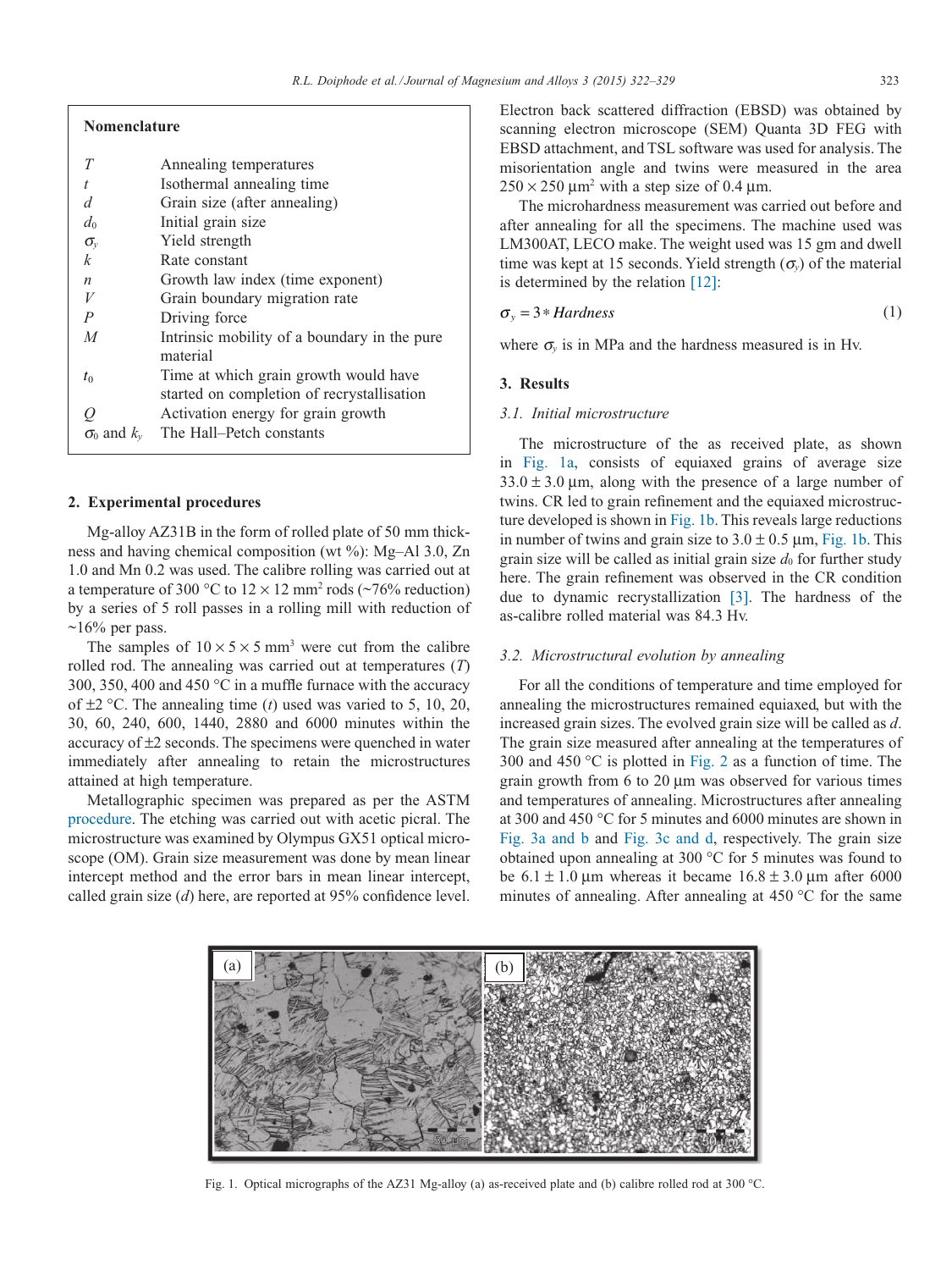

Fig. 2. Grain size measured as a function of annealing time at 300 and 450 °C.

durations, these grain sizes were  $8.8 \pm 1.0$  and  $20.4 \pm 3.0$  µm respectively. The grain growth was faster initially up to 60 minutes after which it became sluggish during longer annealing time.

## *3.3. Effect of annealing on hardness*

The hardness measured as a function of annealing time at different temperatures is plotted in Fig. 4, which reveals a rapid



Fig. 4. Hardness measured as a function of annealing time at different temperatures.

reduction in hardness up to first 60 minutes of annealing time and then the change becomes less sensitive to annealing time. The values of micro-hardness after annealing for various lengths of time and at different temperatures were noted to decrease as the grain size increases with the increase in time and temperature of annealing.



Fig. 3. Optical micrographs after annealing for 5 minutes at temperatures (a) 300 °C and (b) 450 °C; and for 6000 minutes at temperatures (c) 300 °C and (d) 450 °C.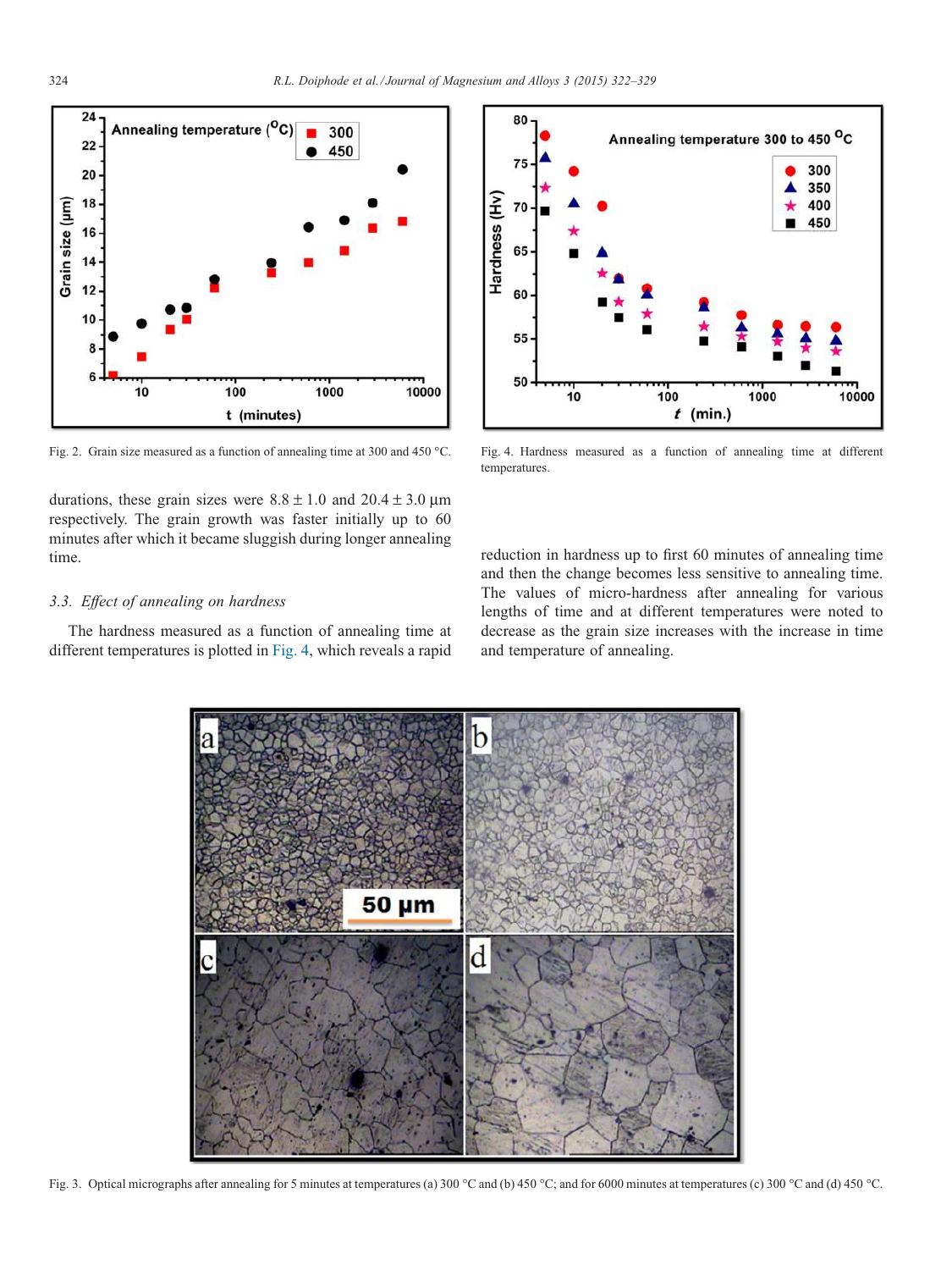

Fig. 5. Plot of log d vs log t, giving growth law index "*n*" after annealing the samples at temperatures of 300–450 °C and for time from 5 to 6000 minutes.

### **4. Discussion**

## *4.1. Grain growth kinetics and mechanisms*

As plotted in Fig. 5, the variation in grain size with annealing time in log–log scale reveals bilinear behaviour of grain growth kinetics, with the variation in grain size with time exhibiting  $n = 0.11$  for the short annealing time (up to 60) minutes) and 0.008 for the longer duration (above 60 minutes).

Normal grain growth data can usually be fitted to an equation of the form:

$$
d = kt^n \tag{2}
$$

where *d* is the average grain size, *k* is a rate constant, *t* is isothermal annealing time and *n* is the growth law index (time exponent).

If the measured growth law index is  $n = 0.5$ , as known for pure metals, then the boundary migration of grain growth obeys the relationship:

$$
V = MP
$$
 (3)

where  $V$  is the grain boundary migration rate,  $P$  is the driving force for a hypothetically pure material and *M* is the intrinsic mobility of the boundary in the pure material [13,14]. However, these theories do not consider the solute effects on the growth law. Many investigators proposed the theories that consider the solute effects that include:

- The Lücke–Detert theory [15]
- The Gordon and Vandermeer theory [16]
- The Cahn and Lücke–Stüwe theory [8]

The addition of solute, even in the parts per million ranges, was observed to reduce boundary mobility drastically. It is also a common observation that the addition of a small amount of solute increases the measured activation energy for boundary

migration to higher values; sometimes much larger than for any identifiable atomistic process.

Rath and Hu [17] pointed out the fact that a linear dependence of grain growth rate on driving force was seldom observed except for grain growth in metals of ultra high purity and at high annealing temperature, near the melting point. These authors also suggested that no meaningful activation energy could be measured for grain growth unless the value of  $n = 0.5$  was employed. They suggested that the temperature dependence of the mobility parameter in grain growth could not be regarded as a single thermally activated process. To understand the mechanism involved in grain boundary migration, *Q* was calculated by considering the variants of *n*, based on the present work and that reported for pure metals  $(n = 0.5)$ , quasisingle phase  $(n = 0.33)$  and two-phase  $(n = 0.25)$  materials [18–20].

The initial grain size  $d_0$  can only be neglected if it is very small in comparison to grain sizes at long annealing times. But, for short annealing time, the  $d_0$  is not small enough compared to *d*. Therefore, the analysis made by using Eq. (2) is not justified. Using the appropriate  $d_0$  for each of these grain growth stages, Fig. 5, it is found that the data would fit into the equation [21]:

$$
d^2 - d_0^2 = k(t - t_0)
$$
 (4)

where  $t_0$  is the time at which grain growth would have started on completion of recrystallisation.

This relationship can be used to measure the activation energy for grain growth (Q) accurately. The difference  $(d^2 - d_o^2)$ is determined over the range of temperatures. A plot of log  $(d^2 - d_o^2)$  versus  $T^{-1}$  (K<sup>-1</sup>) yields the activation energy for grain growth to vary at various time periods as illustrated in Fig. 6. However, it shows very high values of the activation energy. Table 2 lists the values of activation energy calculated by considering growth law index (*n*), constant (*t*) and constant (*d*) approaches. It shows very high values of activation energy. However, in the beginning of grain growth the activation energy was found to be 65–91 kJ mol<sup>-1</sup>, which is close to the anticipated *Q* of 92 kJ mol<sup>-1</sup> reported for grain boundary diffusion in magnesium.

There exist very few studies on annealing of Mg-alloy AZ31 upon processing by various methods of plastic deformation, as summarised in Table 1 from the literature [9–11]. The limited studies reported in the literature also exhibit a wide variation in the activation energy for grain growth (29–200 kJ mol<sup>-1</sup>), as compared to that expected on the basis of grain boundary (92 kJ mol<sup>-1</sup>) or lattice (135 kJ mol<sup>-1</sup>) diffusion [1].

As pointed out earlier for the variation in *n* values of kinetics law [18–20], it could also be reasonable to assume that no meaningful value of activation energy for grain growth might appear for the system like AZ31 Mg-alloy, which contains various alloying or impurity elements [22]. However, it is interesting to note from Table 2 that grain growth at five minutes of annealing, and using the present value of  $n = 0.1$  and so also approaching the calculation by considering either constant *d* or constant time for *Q*, gives  $Q = 64.5-90.7 \text{ kJ} \text{ mol}^{-1}$ . These values of *Q* support the grain boundary diffusion to be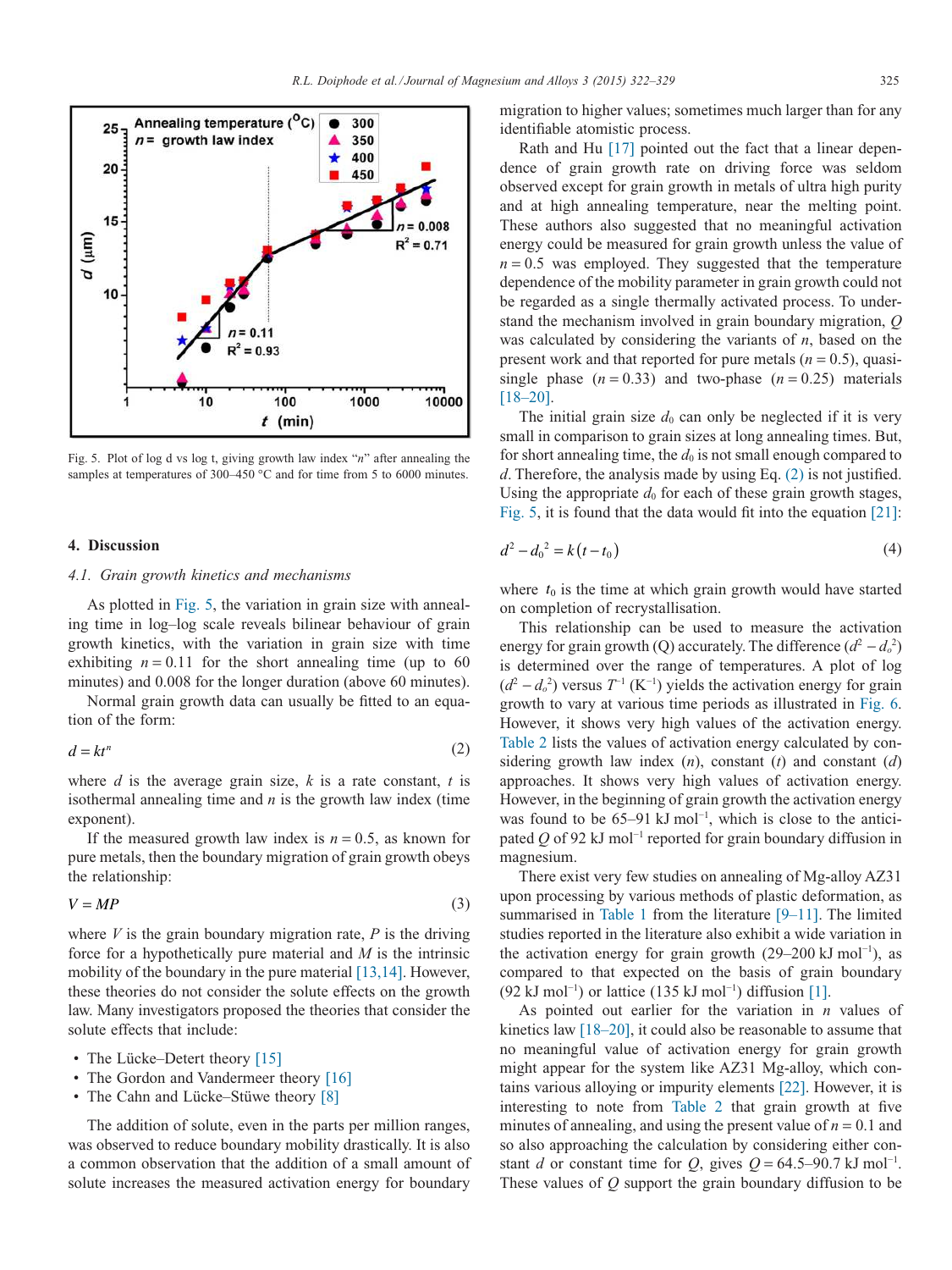

Fig. 6. Arrhenius plot to determine the activation energy for grain growth after annealing the samples at temperatures of 300–450 °C and for time from 5 to 6000 minutes.

the mechanism for grain growth. However,  $n = 0.1$  does not support the kinetics of grain growth commonly predicted but this  $n \sim 0.1$  happens to be true for a wide range of materials [19]. Further to the theoretical and experimental results on kinetics and mechanisms for grain growth, and the sources of deviations from thereof elaborated in the literature [17–20], in terms of *n* and *Q* values, the following experimental results and the inferences emerging could add to our understanding of grain growth in this alloy. (i) Twins formed profusely during CR disappear very fast during subsequent annealing. It is during the

Table 1 Studies on annealing of Mg alloy AZ31 as summarized from literature.

| Processing type | Annealing           |            | Grain size (um) |             | Activation energy              | Growth law               | Ref.               |
|-----------------|---------------------|------------|-----------------|-------------|--------------------------------|--------------------------|--------------------|
|                 | Temp. $(^{\circ}C)$ | Time (min) | Initial $(d_0)$ | Final $(d)$ | Q (kJ mol <sup>-1</sup> )      | index $(n)$              |                    |
| Rolling         | 375                 | 1440       |                 | $7 - 39$    | -                              | $\overline{\phantom{a}}$ | [9]                |
| Compression     | $350 - 500$         | 50         | 11              | 29          | 200                            | 1.27                     | $\lceil 10 \rceil$ |
| $ECAP*$         | $250 - 500$         | 60         | 1.9             | $4 - 32$    | 94.2<br>29.5                   | 0.5                      | [11]               |
| Calibre rolling | $300 - 450$         | $5 - 6000$ |                 | $6 - 20$    | $12.3 - 76.48$<br>308.2-2832.8 | 0.1<br>0.5               | Present study      |

\* ECAP = equal channel angular pressing.

## Table 2

Activation energy calculated considering growth law index (*n*), constant (*t*) and constant (*d*).

| $t$ (min) | Activation energy $Q$ (kJ mol <sup>-1</sup> ) |            |            |           |              |                         |
|-----------|-----------------------------------------------|------------|------------|-----------|--------------|-------------------------|
|           | $n = 0.5$                                     | $n = 0.33$ | $n = 0.25$ | $n = 0.1$ | Constant $t$ | Constant $d$ ( $\mu$ m) |
|           | 958.5                                         | 10784.9    | 108943.1   | 76.4      | 64.5         | 90.7 at $d = 07$        |
| 10        | 801.9                                         | 10393.3    | 120434.5   | 43.7      | 46.6         | 414.5 at $d = 10$       |
| 20        | 639.3                                         | 9651.7     | 129722.3   | 53.3      | 31.5         | 520.4 at $d = 12$       |
| 30        | 415.2                                         | 6513.1     | 90849.69   | 63.5      | 19.7         | 2721.1 at $d = 13$      |
| 60        | 308.1                                         | 5796.5     | 96903.01   | 17.7      | 12.3         | 8600.8 at $d = 14$      |
| 240       | 483.8                                         | 9893.6     | 179928.3   | 12.3      | 17.7         | -                       |
| 600       | 1934.8                                        | 44267.8    | 902235.7   | 19.8      | 63.5         |                         |
| 1440      | 1695.9                                        | 40493.3    | 860627.4   | 31.8      | 53.2         |                         |
| 2880      | 1506.1                                        | 38919.5    | 894702.3   | 46.7      | 43.7         |                         |
| 6000      | 2832.8                                        | 78933.1    | 1961359    | 64.5      | 76.4         |                         |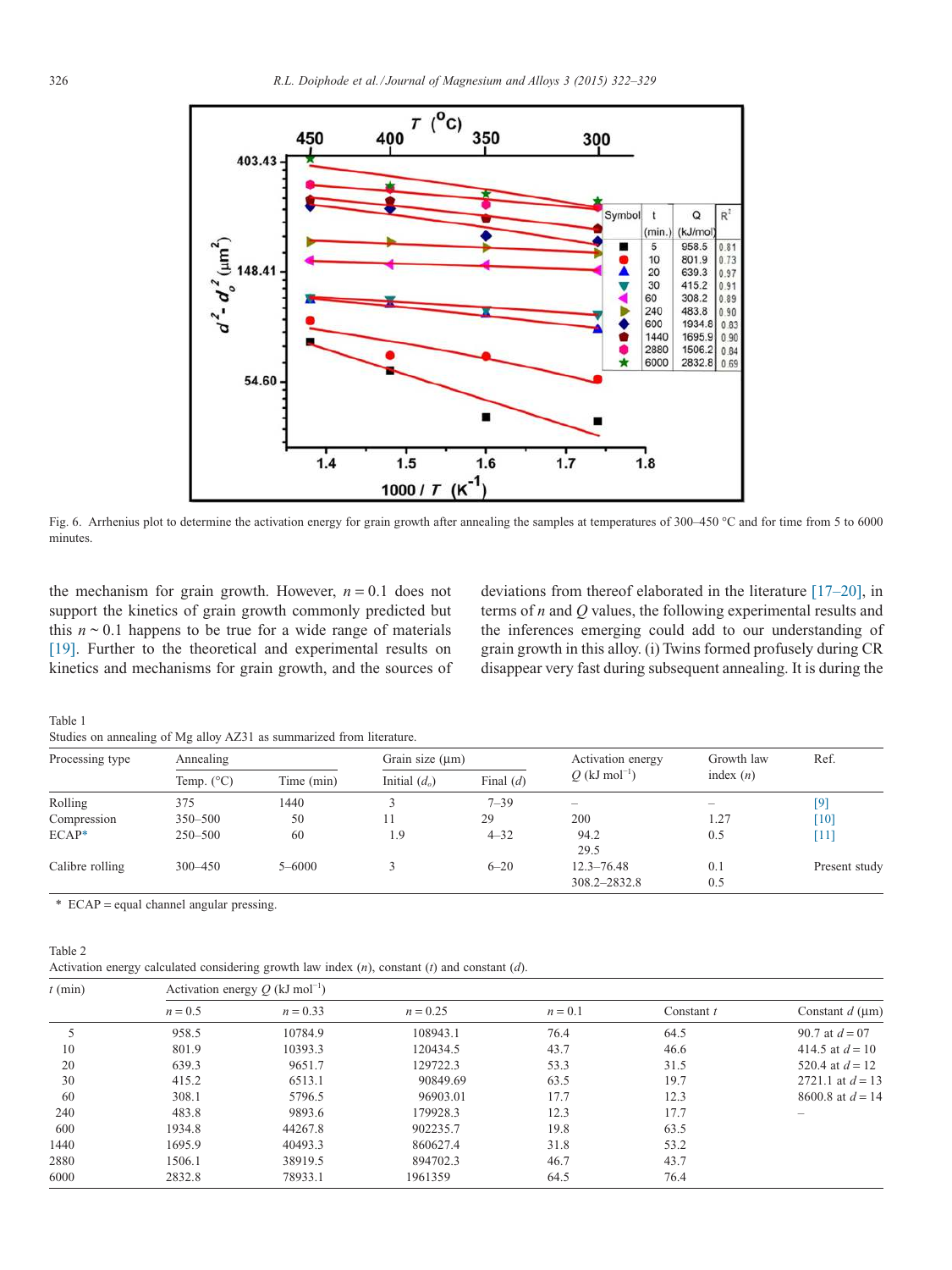

Fig. 7. EBSD analysis of the annealed samples at 300 °C. (a) Pole figure (0001). (b) Misorientation angle versus number fraction of grains.

process of twinning getting eliminated that the activation energy for grain growth is comparable with that for grain boundary diffusion. The subsequent dramatic change in the value of *Q* seems to suggest that the structural element of twin boundaries could provide extrinsic grain boundary dislocations to affect the otherwise CR grain boundary structure. Thus, the *Q* values on longer annealing time may be affected. (ii) Concurrent to grain growth, texture evolution is seen during annealing as illustrated in Fig. 7a by comparing the pole figures obtained upon annealing for 5 min and 6000 min at 300 °C. This change in texture could resist grain boundary migration which could occur via the grain interior. (iii) The examination of grain boundary nature by EBSD, Fig. 7b, also revealed formation of a greater proportion of low angle boundaries (35%), leaving a lesser proportion of high angle grain boundaries (65%) with the increase in annealing time from 5 min to 6000 min at 300 °C. It is known that the rate of migration of high angle grain boundaries is faster than that of low angle boundaries [23,24]. This property, in conjunction with the presence of low driving force due to the substantially reduced grain boundary area, can provide greater resistance to grain growth.

## *4.2. Contributions of grain size and twinning to strength*

The grain size (*d*) dependence of yield strength ( $\sigma$ <sup>*y*</sup>) is given by Hall–Petch type relationship [25,26]:

$$
\sigma_y = \sigma_0 + k_y d^{-0.5} \tag{5}
$$



Fig. 8. Hall–Petch relationship after annealing of the samples at temperatures of 300–450 °C and for time from 5 to 6000 minutes, without distinguishing the temperature effect.

which predicts that as the grain size decreases the yield strength increases. Here,  $\sigma_0$  and  $k_y$  represent the Hall–Petch constants having significance to the strengthening caused by grain interior and grain boundary, respectively. This strengthening by grain refinement is experimentally found to be true over the grain sizes ranging from 1 mm to 1  $\mu$ m [27]. This relationship is valid for strength, which is also related to hardness. It is seen that the hardness decreases as the grain grows at all the temperatures with increasing time (Fig. 4). Micro-hardness is plotted against grain size  $(d^{-0.5})$  irrespective of the annealing temperature in Fig. 8. It is seen to clearly obey the Hall–Petch type relationship ( $R^2 = 0.92$ ), which can be expressed as:

$$
H_{\nu} = H_0 + k_{\nu} d^{-0.5}
$$
 (6)

Following the relationship between yield strength and hardness, viz. Eq. (1), the Hall–Petch type relationship for yield strength can be written by putting the values of  $\sigma_0$  and  $k_y$  in Eq. (5) as:

$$
\sigma_y = 59.4 + 421.6d^{-0.5} \tag{7}
$$

Similar plots were considered for grain sizes obtained at annealing temperatures of 300, 350, 400 and 450 °C individually, and the Hall–Petch constants  $\sigma_0$  and  $k_v$  were found to range between 55.8–63.7 MPa and 403.7–447.5 MPa  $\mu$ m<sup>-0.5</sup> respectively. However, no systematic effect of annealing temperature was noted in the variation of  $\sigma_0$  and  $k_v$ . The large value of  $k_v$ exhibits the strong grain size dependence of flow stress. Therefore, the reduction in strength (hardness) is attributed to the increase in grain size by annealing. As listed in Table 3, there appear wide variations in the values of  $\sigma_0$  and  $k_\nu$  in the literature [28–30]. The value of  $\sigma_0$  is related to the critical resolved shear stress (CRSS) for the easiest (basal) slip system operating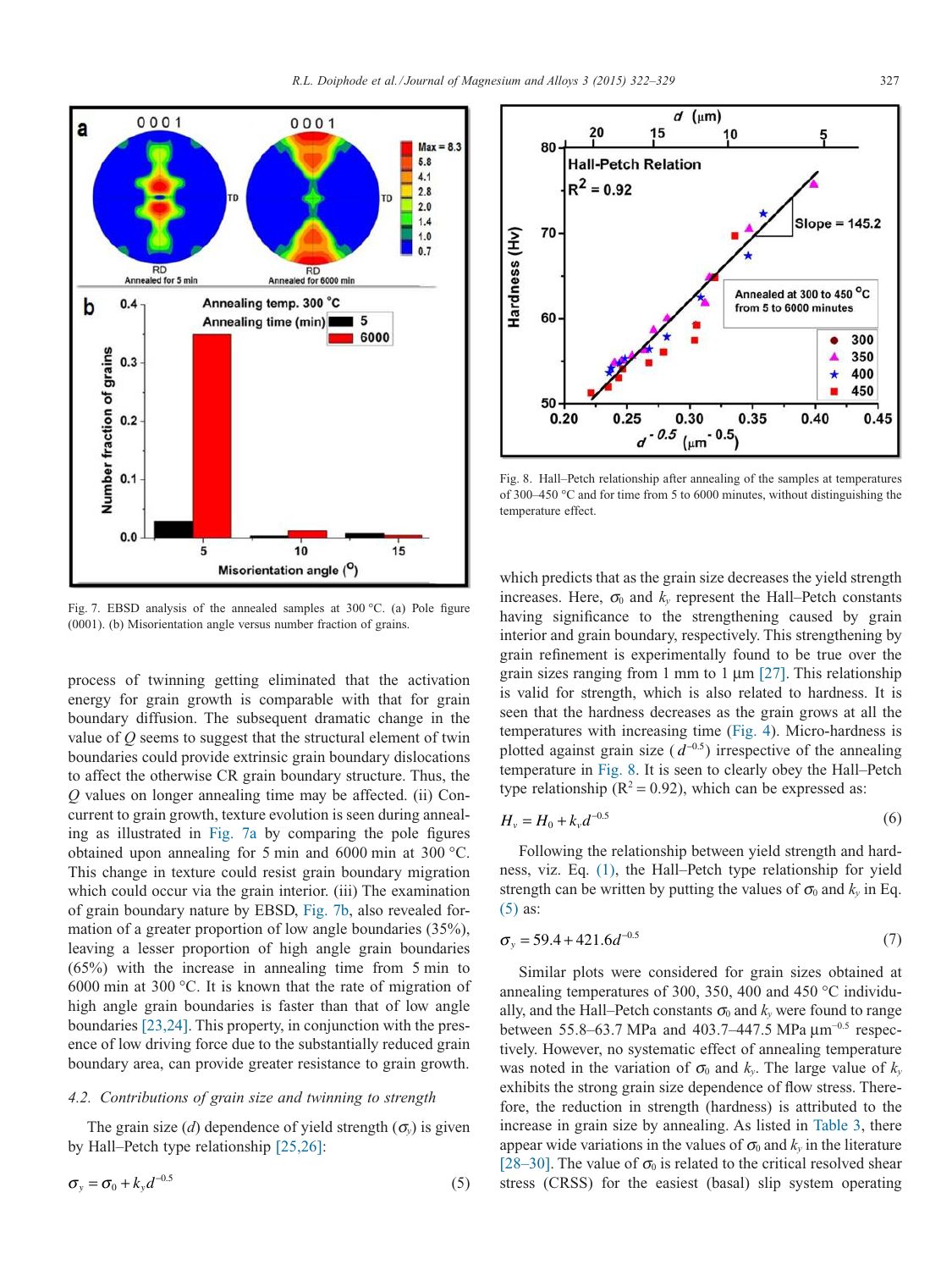Table 3

Comparison of the present values of  $\sigma_0$  and  $k_y$  in AZ31 Mg-alloy with the literature.

| Processing      | Grain<br>size $(\mu m)$ | $\sigma_0$ (MPa) | $k_{v}$<br>(MPa $\mu$ m <sup>-0.5</sup> ) | Ref.           |
|-----------------|-------------------------|------------------|-------------------------------------------|----------------|
| $FSP**$         | $5 - 10$                | 16.4             | 119.5                                     | [28]           |
| Rolling         | $5.2 - 23$              | 85               | 200                                       | [29]           |
| Rolling         | $13 - 140$              | 115              | 272                                       | [30]           |
| Calibre rolling | $6 - 20$                | 59.4             | 421.6                                     | Present study* |

\* In the present study,  $\sigma_0$  was found to vary from 55.8 to 63.7 MPa, whereas  $k$ <sup>*y*</sup> varied from 403.7 to 447.5 MPa  $\mu$ m<sup>-0.5</sup> with no systematic effect of annealing temperature (300–450 °C) used for grain growth.

\*\* Friction stir processing.

within the grain volume. The value of  $k_y$  depends on temperature, texture, composition, preparation method employed for producing the materials, along with its dependence on the CRSS for the nonbasal (more difficult) slip systems required to operate near the grain boundary. The values of  $\sigma_0$  and  $k_y$  can depend in general on the state of the material developed, in the way it was produced by varying the working temperature or thermo mechanical treatments it was subjected to, as is the case for other mechanical properties in general [22].

A close examination of the values of  $\sigma_0 = 59.4$  and  $k_y$  = 422 MPa  $\mu$ m<sup>-0.5</sup> in Table 3 reveals that the grain boundary component of strengthening  $k<sub>y</sub>$  in calibre rolled material is much higher than that reported by other methods of processing of this AZ31 alloy. The source of this enhanced strengthening by grain boundaries is not clear at this stage. However, it appears tempting to think that resistance to grain boundary migration during annealing, requiring much higher activation energy for grain growth, could have its origin in the structural change in grain boundaries. Such change in grain boundary structure, when remains so upon quenching of the annealed material, can contribute to different grain boundary strengthening effect [31]. In fact, Sangal and Tangri [32] reported a difference in the effects of grain boundary strengthening between equilibrium and non-equilibrium boundaries in type 316L stainless steel. In the present work, the AZ31 Mg-alloy contains profound number of twins which increase rapidly with increasing annealing time [33]. Therefore, probably, the generation of twins introduces additional dislocations into the grain boundaries to become stronger than the otherwise equilibrium grain boundary structure.

## **5. Conclusion**

Grain refinement in Mg–3Al–1Zn alloy was achieved from 33 μm in as-mill rolled state to 3 μm upon calibre rolling of about 76% at 300 °C. Annealing of these samples for 5–6000 minutes at 300–450 °C and analyzing the grain growth along with its effect on hardness, at room temperature, leads to the following conclusions:

1. Grain growth occurs from initial grain size of 3 μm up to 20 μm and is faster initially up to 60 minutes, but then becomes sluggish at longer annealing time. The grain growth kinetics law reveals two values of growth law index with  $n = 0.11$  for the shorter annealing time (up to

60 minutes) and its marginal decrease  $(n = 0.008)$  for the longer annealing time (above 240 minutes).

- 2. The activation energy *Q* for grain growth was found to be very high for all the growth law indices except  $n = 0.1$ . However, the activation energy in the beginning of grain growth (65–91 kJ mol<sup>-1</sup>) supports grain boundary diffusion to be the mechanism. At longer annealing time, the exceptionally higher or lower activation energy values arise from other structural evolution in the material.
- 3. Micro-hardness varies as a function of grain size following the Hall–Petch type relationship with the equivalent H–P parameters  $\sigma_0 = 59.4$  ( $H_o = 18.4$ ) MPa and  $k_y = 421.6$  ( $k_y = 145.2$ ) MPa  $\mu$ m<sup>-0.5</sup>, irrespective of annealing temperature. The  $k<sub>v</sub>$  found in the calibre rolled material is much larger than known in this material that was processed by conventional rolling or friction stir processing.

## **Acknowledgment**

We express our thanks to Dept. of Metallurgy, Government Polytechnic Kolhapur, for providing the testing facility.

#### **References**

- [1] H. Friedrich, B. Mordike, Magnesium Technology: Metallurgy, Design Data Applications, Springer Berlin Heidelberg, New York, 2006.
- [2] C. Blawert, N. Hort, K.U. Kainer, Trans. Indian Inst. Met. 57 (2004) 397–408.
- [3] Q. Miao, L. Hu, G. Wang, E. Wang, Mater. Sci. Eng. A 528 (2011) 6694–6701.
- [4] X. Huang, G. Haung, D. Xiao, Q. Liu, Mater. Sci. Forum 686 (2011) 40–45.
- [5] W. Xia, Z. Chen, D. Chen, S. Zhu, J. Mater, Process. Technol. 209 (2009) 26–31.
- [6] Y. Tanno, T. Mukai, M. Asakawa, M. Kobayashi, Mater. Sci. Forum 419 (2003) 359–364.
- [7] P. Cotterill, P. Mould, Recrystallization and Grain Growth in Metals, Surrey University Press, London, 1976.
- [8] G. Gottstein, L. Shvindlerman, Grain Boundary Migration in Metals: Thermodynamics, Kinetics, Applications, CRC Press, Florida, 1999.
- [9] M.S. Tsai, C.P. Chang, Mater. Sci. Technol. 29 (2013) 759–763.
- [10] G. Beer, M.R. Barnett, Scr. Mater. 61 (2009) 1097-1100.
- [11] C. Su, L. Lu, M. Lai, Mater. Sci. Technol. 23 (2007) 290–296.
- [12] M.A. Mayer, K.K. Chawla, Mechanical Behaviour of Materials, second ed., Cambridge University Press, UK, 2009.
- [13] N. Mott, Proc. Phys. Soc. 60 (1948) 391.
- [14] D. Turnbull, Trans. AIME 191 (1951) 661–665.
- [15] K. Lücke, K. Detert, Acta Mater. 5 (1957) 628–637.
- [16] P. Gordon, R. Vandermeer, Grain Boundary Migration, Recrystallization, Grain Growth and Texture, ASM Metals Park, Ohio, 1966.
- [17] B. Rath, H. Hu, Met. Trans. 1 (1970) 3181–3184.
- [18] S. Sengupta, B.P. Kashyap, J. Mater. Sci. Let. 10 (1991) 139–140.
- [19] E. Hornbogen, U. Koster, Recrystallization of Metallic Materials, In F. Haessner, (Ed.,) 1978.
- [20] P.K. Bakshi, B.P. Kashyap, J. Mater. Sci. 29 (1994) 2063–2070.
- [21] P. Beck, J. Appl. Phys. 19 (1948) 507-509.
- [22] M.M. Avedesian, H. Baker, Magnesium and Magnesium Alloys, ASM Specialty Handbook, ASM International, 1999.
- [23] H. Gleiter, B. Chalmers, High Angle Grain Boundaries, Prog. Mater. Sci., Pergamon Press, 1972.
- [24] V. Sursaeva, S. Protasova, W. Lojkowski, J. Jun, Textur. Microstruct. 32 (1999) 175–185.
- [25] E.O. Hall, Proc. Phys. Soc. London B64 (1951) 747–753.